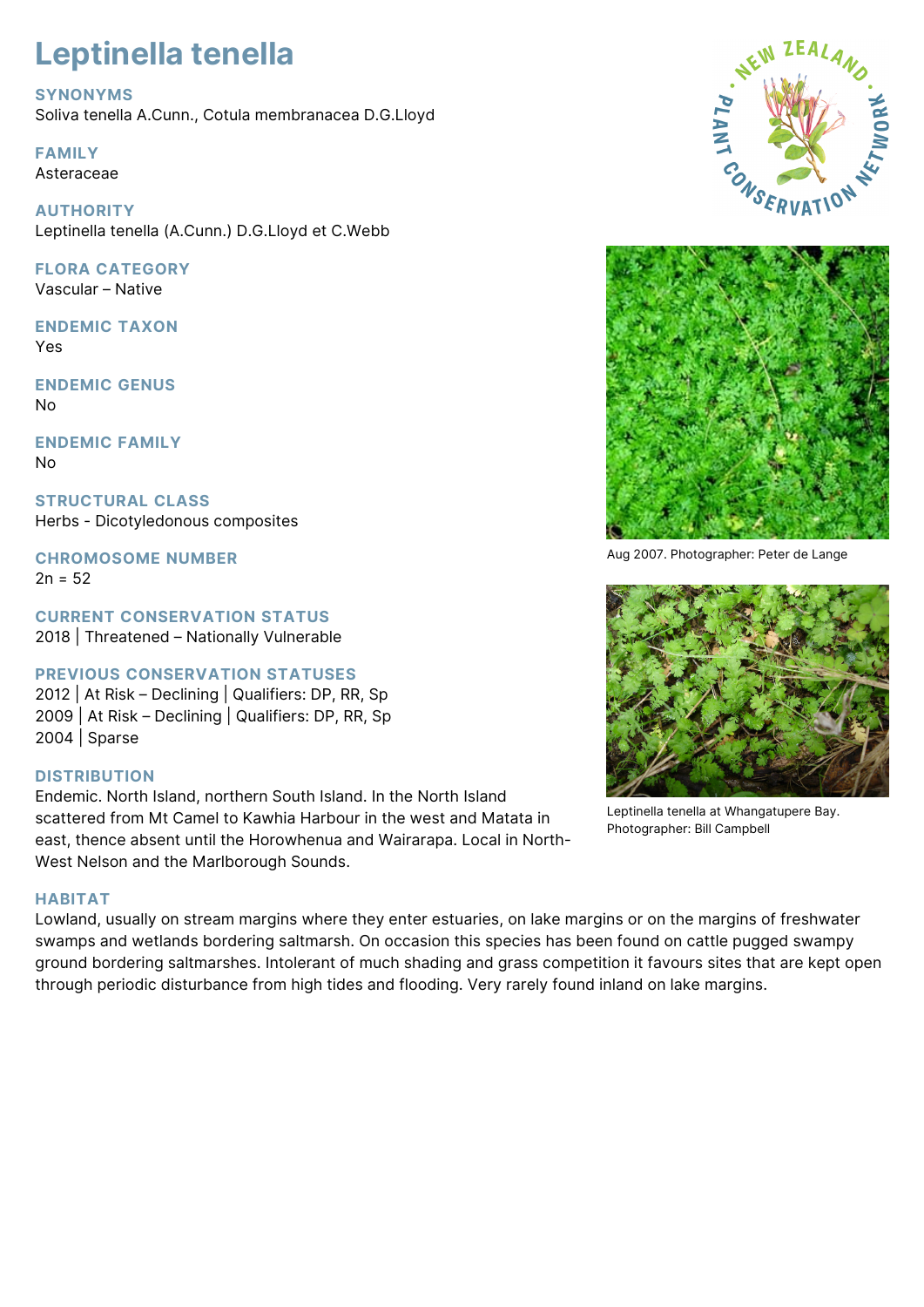### **FEATURES**

Soft, widely creeping, monoecious perennial herb forming loose patches or a dense turf depending on local conditions. Rhizomes at or near soil surface, dark red-green or green, pliant, sparsely villous hairy, branches usually single at flowering nodes; leaves in two rows single at apex, 5-20 mm apart. Short shoots alternate on either side of rhizome, bearing 1-6(-8) clustered leaves, occasionally converting to rhizomes, then bearing distant leaves. Roots white, numerous, slender up to 0.4 mm diameter. Leaves 1-pinnatifid, 10-40 x 4-15 mm, lamina up to 35 mm long, obovate, membranous, bright green (verdent green), sometimes with proximal pinnae brown pigmented, glabrous; midrib not raised on upper surface; pinnae 6-10(-12) pairs, not or scarcely overlapping, cut deeply to rhachis, broadly elliptic to suborbicular; teeth numerous, on all pinnae, up to 12 per pinna, usually extending around the entire margin (sometimes lacking on proximal side), cut to 1/3 across pinna, narrowly triangular to oblong, acute or mucronate, large ones sometimes bearing 1-2 teeth. Peduncles on rhizomes 5-15 mm, breen or dark red-green, ebracteate or rarely with 1 bract, sparsely pilose. Capitula 2-6 mm diameter; surface convex; involucre upcurved or flat; involucral bracts 8-12 in 2 subequal rows, broadly elliptic, green, glabrous, with broad red-brown, scarious margins, not growing after anthesis; pistillate florets 20-45 in 2 or more rows, c. 1.5 mm long exceeding phyllaries, slightly curved, yellow-green; corolla slightly longer than wide, with almost equal dentation; staminate florets fewer, 10-15. Cypsela up to 1.3 x 0.6 mm, brown, slightly compressed, surface chartaceous and smooth.

#### **SIMILAR TAXA**

The bright green finely toothed almost feathery leaves are very distinctive. The only other New Zealand Leptinella to present this condition is the Chatham and Auckland Islands endemic L. potentillina F. Muell which is typically yellow-green rather than bright green and much larger in all respects, and is allopatric from L. tenella. In New Zealand proper L. tenella is most likely to be confused with L. dispersa (D.G.Lloyd) D.G.Lloyd et C.Webb with which it sometimes grows. The best way to distinguish it is by the obvious teeth which run all along the margin of the much larger pinnae and by the numerous female florets which are not obscured by the shorter involucral bracts.

**FLOWERING** August - November (-December)

**FLOWER COLOURS** Green, Yellow

**FRUITING** October - January (-April)

## **LIFE CYCLE**

Papery cypselae are dispersed by wind and possibly attachment (Thorsen et al., 2009).

#### **PROPAGATION TECHNIQUE**

Easy from rooted pieces, a very attractive plant ideal for damp soils. Prefers a sunny aspect but will grow in dappled light. An excellent lawn cover on poorly drained ground.

#### **THREATS**

A naturally uncommon species of sporadic distribution. Some populations have declined due to spread of weeds and associated wetland drainage

#### **ETYMOLOGY**

**leptinella**: From the Greek word leptos (meaning slender, thin or delicate), referring to the ovary **tenella**: Delicate

#### **WHERE TO BUY**

Occasionally available from specialist native plant nurseries

# **CULTURAL USE/IMPORTANCE**

In the Wellington region where L. dispersa subsp. dispersa may be monoecious so the floral distinction with L. tenella is less obvious. In these areas the fact that subsp. dispersa leaves are typically brown to purple pigmented toward the base can help distinguish it from L. tenella

# **ATTRIBUTION**

Fact sheet prepared for NZPCN by P.J. de Lange 31 August 2006. Description from Lloyd (1972) - as Cotula tenella.